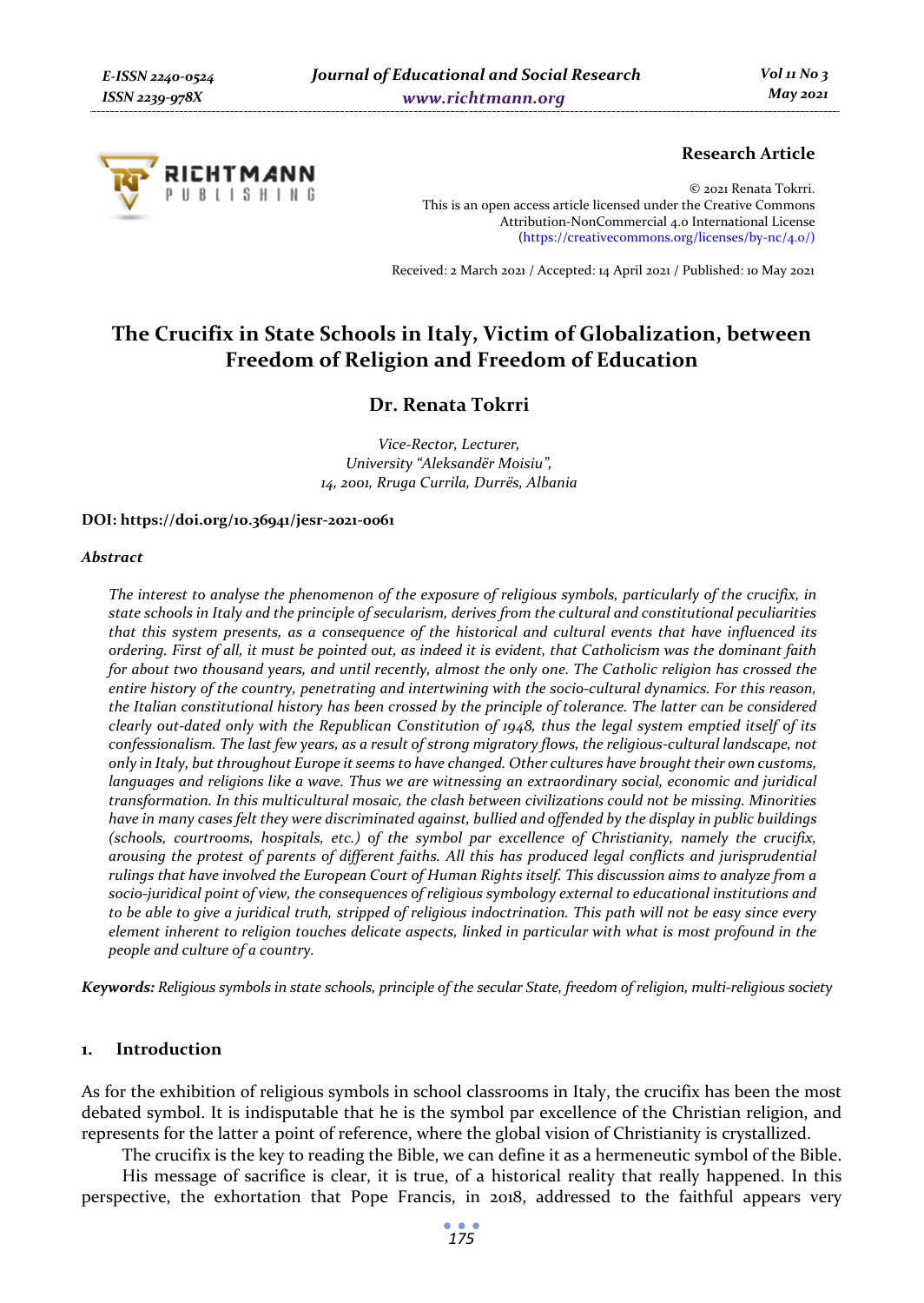| E-ISSN 2240-0524 | Journal of Educational and Social Research | $Vol_1N_0$ 3 |
|------------------|--------------------------------------------|--------------|
| ISSN 2239-978X   | www.richtmann.org                          | $M$ ay 2021  |

interesting, expressing to teach children to look at the crucifix as it is "*the key to our salvation, the key to our patience on the journey of life, the key to overcoming our deserts*".

It is noted that, if the crucifix is the symbol par excellence of Christianity, Christianity is the faith par excellence of Italy, where this religion has taken root in the collective fabric and has profoundly marked the essence of civilization, culture and the history of Country. Consequently, a particular relationship arises between the State, the Church and society. (Hobbes, 2004)

The panorama of the collective fabric not only in Italy, but throughout Europe seems to have changed as an effect of the strong migratory flows that have brought their own cultures, customs, languages and religions like a wave on Europe, thus witnessing an extraordinary social, economic and legal transformation. Judges have often found themselves faced with unexpected constitutional challenges, and the law has not infrequently traveled stories linked to peaceful coexistence between different religions.

Today Italy and the United Europe<sup>1</sup> are multicultural, this is a matter that law and jurists cannot ignore since multiculturalism needs constitutional guarantees in order to be able to keep the essential features of integration intact.

To be functional, the Constitution must stand above every culture, every creed, it must stand as a beacon that illuminates multiculturalism. Consequently, according to the constitutionally guaranteed principles, that is, the principle of equality and pluralism, all cultures deserve equal value and respect.

Multiculturalism implies a fusion of civilizations (Huntington, 2000). The result is a mosaic and hybrid society, where the majority culture is not the only truth, it is no longer identifiable and distinguishable. This is the core of our problem.

It is true that the constitution was created by a country, by a people to adapt it to their own culture, but the Constitution is not nihilistic, and an end in itself, but is capable of surviving the challenges of the times and the evolution of societies. We can define multiculturalism as an evolution and consequence of globalization. (See Bauman, 2008; Beck, 1999; Castells, 2004; Clark, 1997; Giddens, 2000; Hirst, Thompson, 1999; Huntington, 1998; Huntington, Berger, Peter, 2002). But the multiculturalism is also the consequence of a worldwide disparity of common goods (See Gallino, 2003; Cornia, 2012; Olinto, Saavedra, 2012; Feng, 2011; Bourdieu, 2001; Bauma, 1999). In these latter terms, advanced societies, which benefit to a greater extent from earthly resources, must commit to welcoming and giving the possibility of integration into their own culture.

This process, from a legal point of view, can only take place vertically, through the principle of equality and non-discrimination, that is, through a correct interpretation of the constitutional principles. A correct interpretation of these principles can also give a "ri*ght globalization*". (Ricciardi, 2020)

# **2. Literature Review**

To properly analyze the problem of religious symbolism in public schools in Italy, in particular the

*<sup>1</sup> Regarding, the protection of freedom of religion in the Charter of Fundamental Rights of the EU is recognized in Article 10, which means that the European Union formally recognizes this right. Despite this provision in the Charter, the European institutions have not directed competence in religious question since according to Article 5 part 1 TEU, delimits the competences of the EU according to the principles of attribution, subsidiarity and proportionality. In other words, the Union acts within the limits of these principles. Also Article 17 TFEU imposes a legal obligation not to prejudice the status that churches enjoy in the Member States by virtue of national law, recognizing their identity and specific contribution. Despite this, the judges of the Court of Justice can exercise their jurisdiction in guarantee of the freedom of religion provided for in Article 10 of the EU Charter of Fundamental Rights. Although the EU does not have direct jurisdiction in the matter, its Court can affect the law of the member states on certain issues and in particular on the display of religious symbols in public buildings.*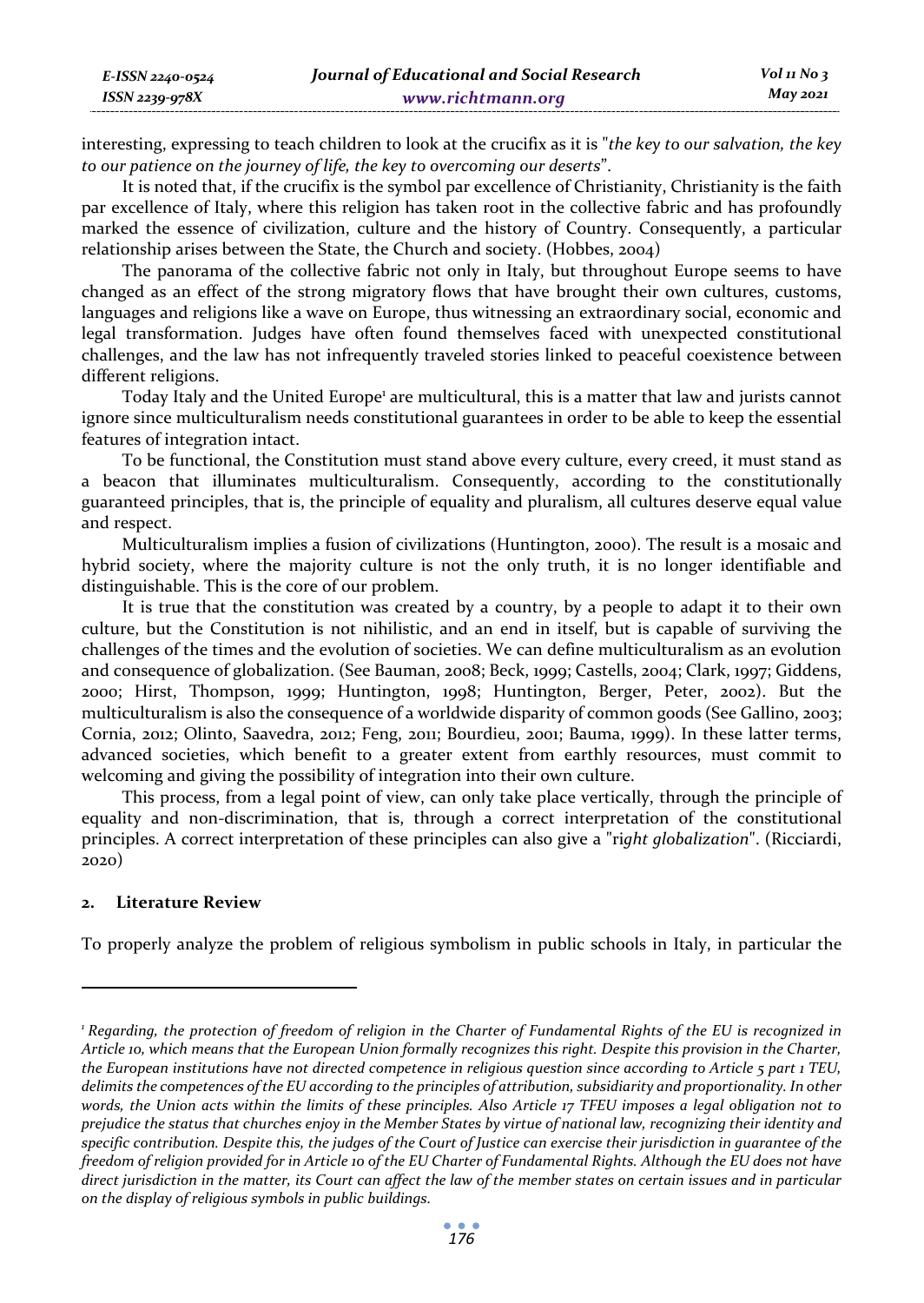crucifix, we must start from the etymology, both of the word "symbol", and of "crucifix".

"Symbol" derives from the ancient Greek (*σύμβολον, symbolon*) and means to put together two distinct parts. In particular, when two families separated, they split a plate in half, and each took a share.

 This rite had the purpose that, when the descendants met after a long time, they could put the parts together and thus recognize each other. Each of the two families carried one half of the truth. Each half became a symbol and acquired meaning only by uniting. Here a broken plate became a symbol of a family, of a blood, of a truth.

Rather, the word "cross" derives from the Latin *crux*, and represents one of the most remote symbols of humanity, and among the ancients it mainly indicates a pen tool. The cross takes on religious significance for Catholics, with the crucifixion of Jesus (Encyclopedia Britannica), becoming a symbol of God's love. The cross unites the faithful, but at the same time it has become an ethnoidentity symbol in which different nations, peoples and ethnic groups are identified. It is believed that the more this symbol penetrates into the culture, the more theological contents are lost, but at the same time the ethnic and identity claims grow. (Rusconi, 2003)

Hence the reason that every time someone asks to tear the cross from the walls of the schools, the question leads to an open public debate. The modern jurist cannot ignore this situation, which more than any other causes discussion on the principle of the secular state.

On the subject, the doctrine has been divided in half, one part believes that the crucifix is a cultural and identity symbol, and should not be removed from public schools in Italy. (Cardia, 2010)

The other part invites to elaborate a secular ethics and not to impose one's own truth, as democracy is relativist and cannot coexist with absolutism. (Zagrebelsky, 2010)

Part of the doctrine proposed a solution of maximum inclusion of all religious confessions, suggesting the posting in state schools of all religious symbols, in a sort of Pantheon of the faiths professed by associates and pupils. (Chessa, 2006)<sup>2</sup>

This view has been criticized by others, not only because the so-called negative freedom, i.e. atheism, and due to the fact that some religions are devoid of symbols, but also because, from an objective point of view, it appears not possible. (Rimoli, 1995)

Some time ago, the Minister of Education expressed that the crucifix in classrooms can be replaced with a map. This request was rejected by almost all parties and others accused him of cultural ignorance. This declaration gave rise to anew the public debate between the laity and the clerical. Thus the history of the crucifix is a cyclical repetition of events.

The literature proposed to develop the topic is of a narrative type and aims to compare different ideas. Also, at the center of the analysis will be the interpretations of the decisions of the Courts of Nations and the European Court of Human Rights, the latter having consequently assumed an important role in the matter of religious symbolism exhibited in public schools, dictating new principles for all the Contracting States.

# **3. Research Method**

This work is essentially an immersion in the decisions of the national courts and the ECHR. Hence the reason that this study is conceptually divided into two parts: the first examines the decisions of the TAR of Veneto and the Council of State, the second focuses on the analysis of the decisions of the European Court of Human Rights. These passages of interpretation from the various courts help us to

*<sup>2</sup> The A. argues that secularism "as equal respect and consideration is instead the perspective that welcomes all the others; it is the greatest understanding of the highest possible number of particular positions; it is the same pluralism that becomes the norm, thanks to the principle that all the perspectives of life must be equally respected. Each of us has the right to demand that their conception of the good life be treated with equal respect and consideration compared to all the others, not the right to inhibit the expression of others".*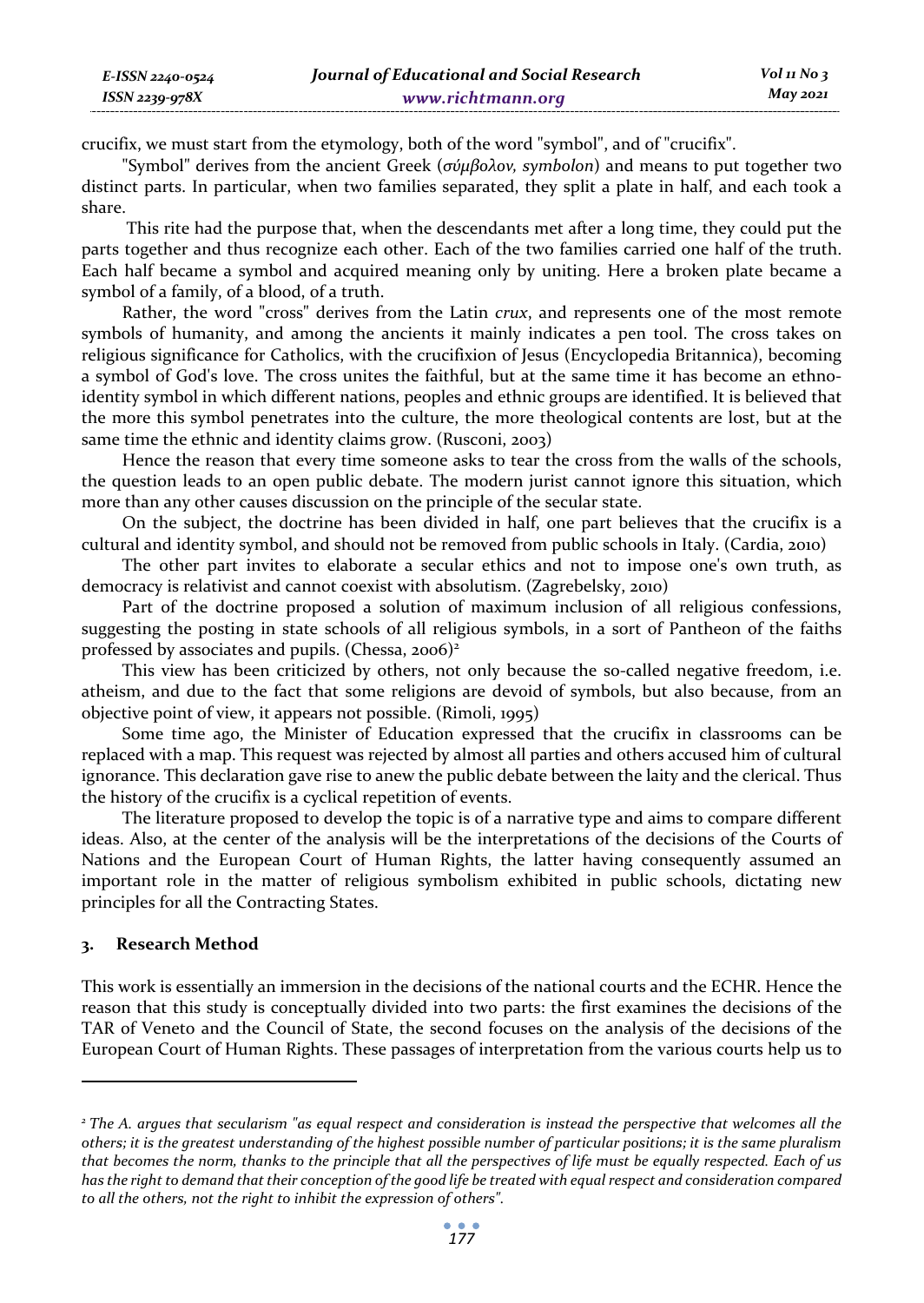better understand the formula of freedom of religion and the model of secularism envisaged in the new 1998.

At the same time, the intent of the analysis aims to understand how a particular culture deals with the problem of religious symbolism in schools from a juridical-constitutional point of view, in a moment where globalization has contaminated Italian culture, and multi-religiosity changed society.

The method followed is the historical-legal one, used with the aim of understanding what repercussions the evolution or metamorphosis of society has had on freedom of religion. Furthermore, it is essential to divide the principle of secularism and religious pluralism from the political and sociological elements, so it was impossible not to use their criteria to project the cardinal principle of the secular state into the future.

## **4. The Crucifix in School Classrooms in Italy**

*E-ISSN 2240-0524 ISSN 2239-978X*

As for Italy, it is evident that the Catholic religion has always been the majority faith and has taken root in the country as a primary socio-cultural element even for the laity and non-believers. (Cf. Jemolo, 1961) 3

Hence the reason why the fundamental Charter (articles 3.7, 8, 19, 20 of the Constitution) provides not only for the protection of religious freedom, but also for specific and in some way privileged relationships between the State and the Catholic Church. (Grossi, 2008; Mateucci, 1996; Bobbio, 1990)

For this reason, the Italian constitutional history has been crossed by the principle of tolerance, because the Catholic religion has been recognized as the one and only state religion. According to Grossi (2008, p.107), however, the other cults were only tolerated. (See Tokrri 2015; Tokrri, 2020)

Only with the Republican Constitution of 1948, the previous positions of simple tolerance can be clearly considered out-dated and in this way the legal system was emptied of its confessionalism. (Tokrri, 2017)

The reality of multiculturalism requires that we return to reflect on the theme of the secular state. (Valentino, 2014; Abet, 2005, pp. 157 e ss; Risset, 2005, pp. 167 e ss; Riviera, 2005, pp. 171 e ss; Semplici, 2005, pp. 191 e ss; Baldassare, 2004, p. 263; Martinelli, 2007)

This principle is not provided for in the Italian Constitution, but has been extrapolated from the joint reading of Articles 2, 3, 7, 8, 19 and 20 of the Constitution. Now, it is precisely from the set of provisions just mentioned that the Constitutional Court intended to derive the principle of secularism by defining it as "*one of the profiles of the form of State outlined by the Constitutional Charter of the Republic*". (Majorana, 2004, p. 195; Conte, 2005, pp. 1137-1151)

Thus the constitutional jurisprudence affirmed for the first time the principle of the secular state with the sentence n. 203 of 1989.

As for the exposition of the crucifix in state schools in Italy, was arranged in a circular in 1857, when the Catholic was the state religion. It was definitively introduced into the classrooms of schools with the issue C. M. P. I. 22 of 1922, n. 68, and, with a subsequent circular of 1923, n. 8823. (Cf. Telemanca, 1975, pp. 236-237; Zannotti, 1990, p. 223).

In 2004 Ms. Lautsi, in light of the principle of secularism, appealed to the TAR of Veneto, with the reason that the display of the crucifix in the classrooms frequented by her children represented a limitation of religious freedom. The TAR of Veneto has consulted the Constitutional Court, raising the question of the constitutionality of articles 159 and 190 of the legislative decree 16 April 1994, n. 297 (Consolidated text of the provisions in force on education, relating to schools of all types and levels). The Constitutional Court simply declared itself unsuitable to discuss the case, as these provisions did

*<sup>3</sup> The A. notes that, not surprisingly, freedom of religion was constitutionally recognized before other freedoms, even in the ancient world it was the first to be claimed. (p. 131)*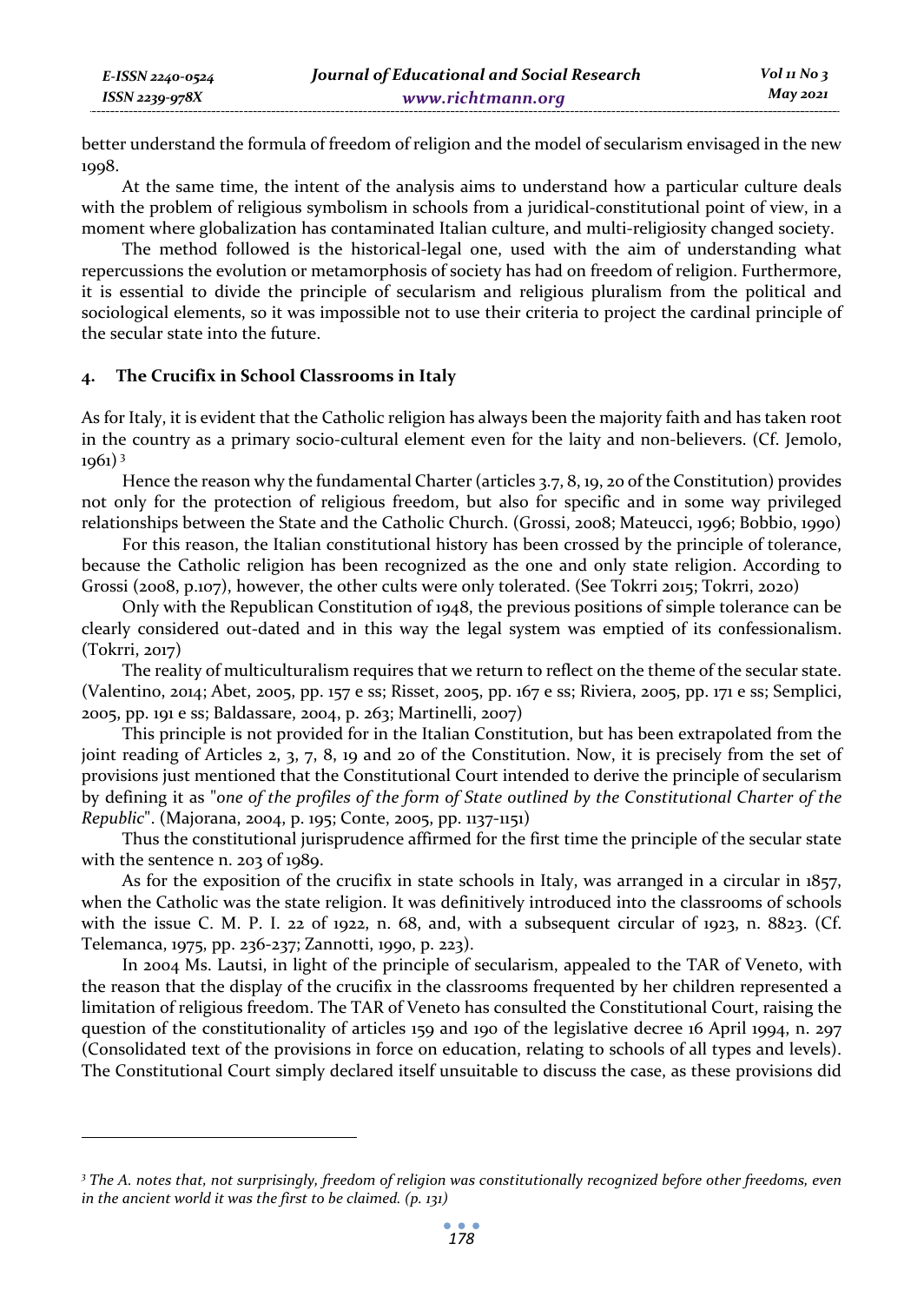| E-ISSN 2240-0524 | Journal of Educational and Social Research | Vol 11 No 3     |
|------------------|--------------------------------------------|-----------------|
| ISSN 2239-978X   | www.richtmann.org                          | <b>May 2021</b> |

not have the force of law 4. At this point, the TAR of Veneto in 2005 rejected the appeal, expressing that the crucifix in the classrooms does not infringe the principle of the secular state, but is a symbol of Italian culture and history, a symbol of national identity. (See Colaianni, 2010).

Mrs Lautsi, convinced she was right, turned to the Council of State in 2006. In February 2006, the Council of State (VI) confirmed the first instance sentence and ruled in favor of the presence of the crucifix5 . It believes that the Constitution shows an attitude of fa*vor religionis*, and that in Italy, the crucifix symbolically expresses the religious origin of the values of tolerance (Tokrri, 2015). The Council of State also recognized in the crucifix a secular value of the Italian Constitution, representative of civil values.

According to the Council of State, the crucifix can take on different meanings and serve different purposes, first of all for the place where it is placed, consequently for the Court in the schools this symbol represents civilly relevant values, values that inspire the constitutional order and which are at the foundation of civil co-living. (See Celotto, 2004, pp. 95 e ss; Colaianni, 2004, p. 1; Fiorita, 2005; Veronesi, 2005, pp. 678 e ss; Fusaro, 2004, 150; De Oto, 2000, pp. 837 e ss; Majorana, 2004, pp. 199-200)

In this sense, the crucifix can perform a highly educational symbolic function, regardless of the religion professed by the pupils<sup>6</sup>.

Given the foregoing, in the opinion of the Council of State, the display of the crucifix not only cannot be considered harmful to the freedom of conscience of the pupils and teachers of public schools, but has an educational function from the point of view of civil coexistence. (See Luciani , 2008, pp. 105- 133; Olivetti, 2001; Vari, 2012, pp. 3-4-12; Cimbalo, 1999; Vari, 2012, pp. 3-4-12; Tokrri, 2019)

# **5. The Crucifix in Strasbourg (First Instance)**

In 2006 the Strasbourg judges are questioned following the appeal of Ms Lautsi who turned to the ECHR after having unsuccessfully denounced before the National Court (See Tokrri, 2014). Lautsi contested the alleged violation of the freedom of conscience, thought, religion and the right to education, since Article 2 of Protocol No. 1 expresses that "*the State in the exercise of the functions it assumes in the field of education and teaching, must respect the right of parents to provide such education and teaching according to their religious and philosophical convictions*".

In the sentence of November 3, 2009, the ECHR found that there was a violation of Article 2 of Protocol No. 1 examined jointly with Article 9 of the Convention, and condemned the Italian

*<sup>4</sup> Thus the Constitutional Court, ordinance no. 389 of 2004. In particular, the Court expresses that "the challenge of the aforementioned provisions of the consolidated act therefore appears to be the result of an improper transfer to legislative provisions of a question of legitimacy concerning the aforementioned regulatory norms: norms lacking the* force of law, on which a review of constitutional legitimacy cannot be invoked, nor, consequently, an interpretative *intervention by this Court"* 

*<sup>5</sup> The Council of State ruled in favor of the presence of the crucifix, both with Opinion no. 63 of 1988, of 1988 and with the more recent 2006 of Mrs. Lautsi.* 

 $^6$  It is on the basis of these premises that the Council of State affirmed that: a) "It is evident that the crucifix is itself a  $\,$ *symbol that can take on different meanings and serve different purposes; first of all for the place where it is placed". b) "In a place of worship, the crucifix is properly and exclusively a "religious symbol", as it aims to solicit reverent adherence to the founder of the Christian religion"; c) instead, "in a non-religious setting, such as a school, intended for the education of young people, the crucifix will still be able to hold the aforementioned religious values for believers, but for believers and non-believers its exposition will be justified and will take on a meaning non-discriminatory from a religious point of view, if it is able to represent and recall in a synthetic form immediately perceptible and intuitive (like any symbol) civilly relevant values, and in particular those values that underlie and inspire our constitutional order, the foundation of our civil co-living. In this sense, the crucifix will also be able to play a highly educational symbolic function, regardless of the religion professed by the pupils, even in a "secular" horizon, different from the religious one that belongs to it". Thus the Council of State, sentence no. 556 of February 13, 2006, Section VI., in Quaderni di diritto e politica ecclesiastica, 2006.*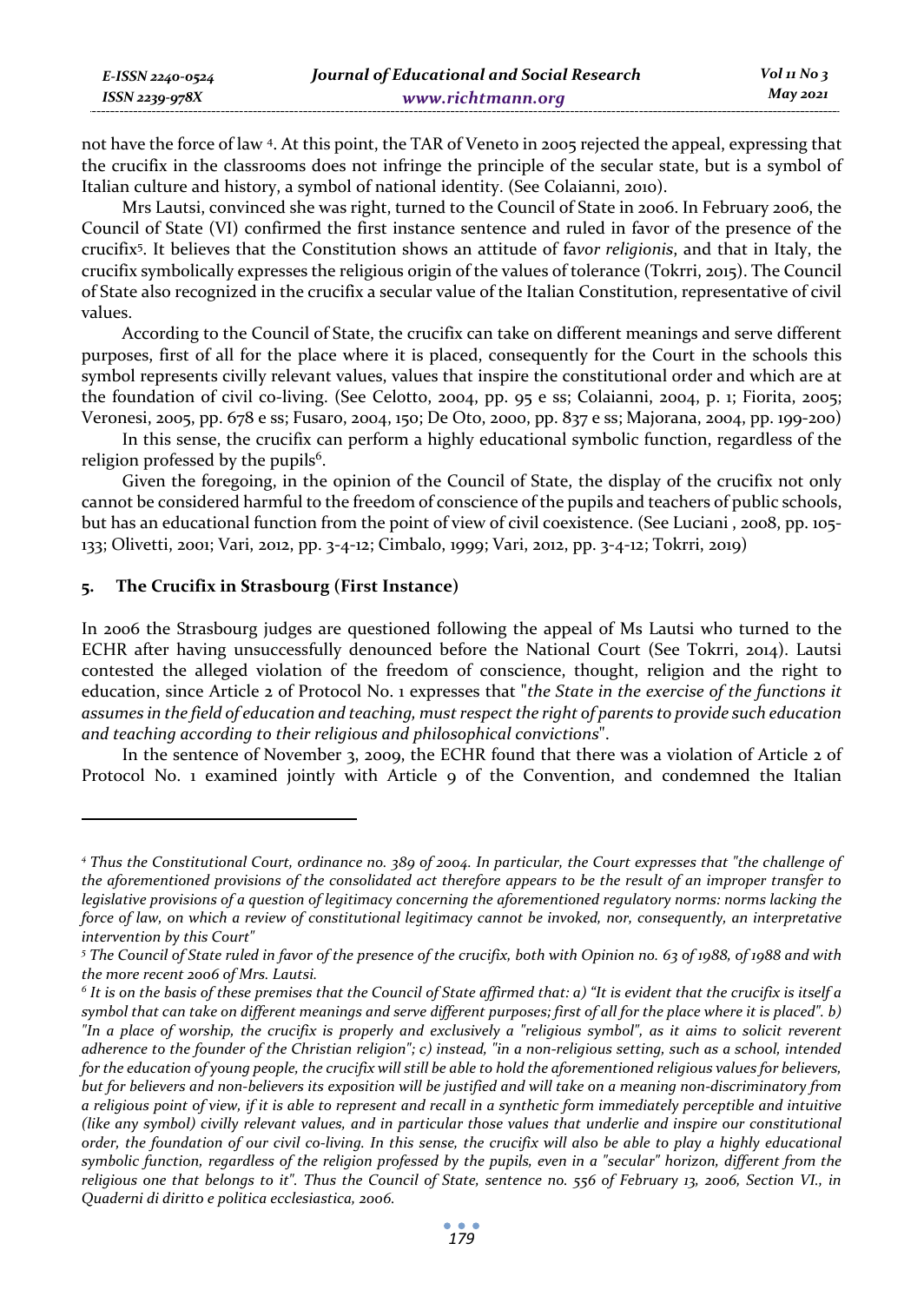government to pay her a compensation of 5,000.00 euros for moral damages. (Cf. Fiorillo, 2010, pp. 145 e ss; D'Elia, 2012, p. 7; Belgiorno De Stefano, 2010; Laudani, 2010; Cortese, Mirate, 2010; Carlassarre, 2019, pp. 554 e ss; Busnelli, 2009, pp. 549 e ss; Kermiche, 2009; Ruggiu, 2010; Dickman, 2010; Andò, 2009; Genio, 2009; Denaro, 2009)

In this historic ruling, the only one that "tears" the crucifix from the walls of state schools in the country, the ECHR believes that the crucifix can have multiple meanings but without doubt the religious meaning is predominant. Consequently, he observed that the obligatory and ostentatious presence of the crucifix in the classrooms was such, not only as to offend secular beliefs, but also to emotionally upset the pupils who professed a religion other than Christian or did not profess any religion. The protection of the latter is also taken into consideration.

The Chamber highlights that in the case in which the State "identifies" itself with a particular religion, then the freedom of religion deserves even more particular protection, since citizens are in a position to passively submit to the majority faith and not they can free themselves except with effort and sacrifice. In other words, in a state with weak secularism, religious freedom must be strengthened.

For the Chamber, the State is bound to confessional neutrality in education, in these terms neutrality does not only imply the lack of religious services or religious teachings, but extends to all religious practices and symbols, in particular than in general. The European Convention on Human Rights conceives society as a "democratic society" and to be able to create or preserve such an idea of society, the way passes through education.

For this reason, public schools must try to infuse in students the habit of critical thinking, and the crucifix, as a religious symbol of the majority religion, would not serve educational pluralism. The Court conceives educational pluralism *ad includendum* and not *ad scludendum*, that is, a school environment that encourages inclusion regardless of religious or ethnic origins.

In the vision of the school *as a meeting place* between different philosophies and traditions, a single symbol can exert pressure on the freedom of students, especially if they are of formative age. The setting of a single truth can make the school *a place of confrontation*.

The Court also maintains that "*the crucifix displayed in public schools is a pre-eminently religious value, typical of the Catholic religion prevalent in Italy, and, therefore, capable of undermining the negative freedom of not being able to adhere to any religion, as well as in contrast with pluralism religious*".

From here, the European judges deduce that "*the compulsory display of a symbol of a specific religious confession in schools is in contrast with the right of parents to educate their children according to their own religious and philosophical convictions as well as with the right of everyone to believe or not to believe, since in the exercise of a public function (such as public education) the State should have maintained an attitude of neutrality*". At the basis of these considerations, as already mentioned, the violation of art. 2 of Protocol No. 1 in conjunction with Article 9 of the Convention.

# **6. The Crucifix in Strasbourg (Second Instance)**

*E-ISSN 2240-0524 ISSN 2239-978X*

The Italian representation decided to appeal to the Grand Chamber in the second instance, the ECHR in second instance, overturns the previous judgment.

The decision of the Grand Chamber relies on three fundamental arguments: the *passive character* of the religious symbol; the *margin of appreciation* enjoyed by the States in the matter; *the pluralistic nature* of the public school in Italy. Taken together, each of these arguments marks a turning point in the Court's jurisprudence. (Cavana, 2012; Ventura, 2012, pp. 293-362).

In other words, the mere posting of the crucifix in school classrooms if it is not accompanied by compulsory teaching of religion cannot indoctrinate the Christian religion, consequently it does not violate the right of parents to guide their children towards an education that conforms to their religious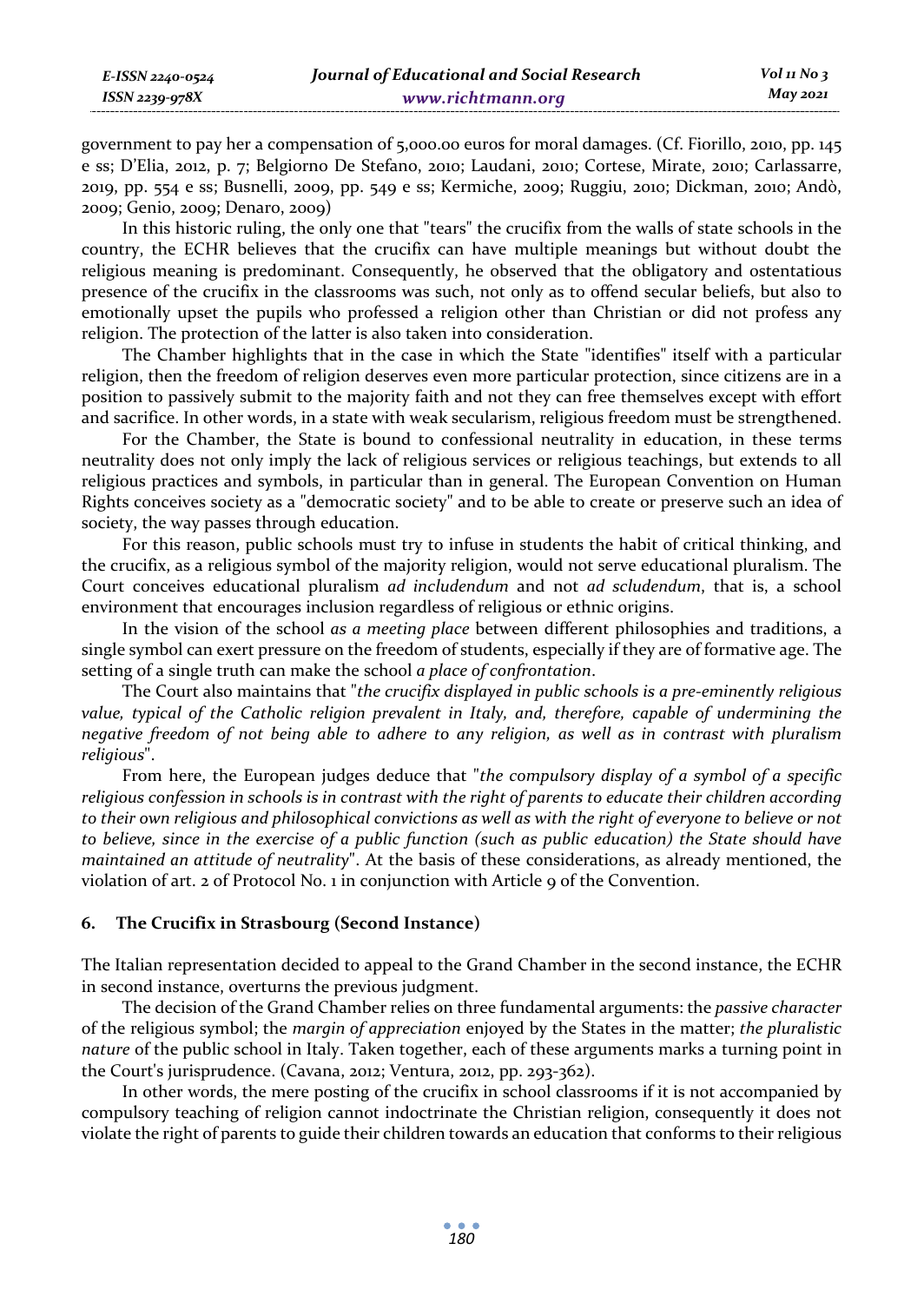convictions7 .

If in the first instance, the ECHR considers the crucifix as an essentially strong symbol, in the second instance it is qualified as a weak symbol. In these latter terms, a weak symbol whose simple exposure would not constitute a mere passivity as there would be no objectives of proselytism or conditioning of consciences in it (See Ferrari, 2001, pp. 9 et seq; Tokrri, 2019), for this reason, its impact on pupils and parents is irrelevant and they could not consider themselves harmed in their legal sphere by the mere presence of a religious symbol corresponding to the traditions of the country.

The crucifix is compared to a cultural symbol that has marked the evolution, the destiny, the formation of a social and anthropological identity and consequently the majority of the community is recognized in it, compared to the display of the national flag or other resulting symbologies from the historical context.

The Court argues that a passive symbol cannot propagate, influence and indoctrinate pupils.

According to some scholars, this interpretation would lead to the trivialization of the symbol emptied of any content or meaning. (Zagrebelsky, 2012, pp. 32-33; Gattamorta, 2016; Turdov, 1991)<sup>8</sup>

It is noted that for the ECHR, the passivity of the symbol is a guarantee for observing above all the principle of neutrality (ECHR, Grande Chambre, Lautsi v. Italy). But the passive character of the symbol can be related from an aesthetic point of view but not to its meaning, which remains that acquired in the social context of reference - "*le crucifix est avant tout un symbole religieux*".

The second argument used by the Grand Chamber is the principle of the margin of appreciation, which recognizes that the Contracting States enjoy a certain discretion in administering the school and educational service in the interest of the community and in assessing its impact with individual beliefs and with the right of parents to orient their children towards philosophical and religious tendencies of preference.

Ultimately, the decision to preserve or not a tradition falls within the principle of the margin of appreciation of each Member State, also taking into account that "*Europe is characterized by great diversity among the member countries that make it up, also in terms of historical evolution and cultural even if evoking a tradition does not exempt the Contracting State from the obligation to respect the rights and freedoms enshrined in the Convention*".(ECHR, Grande Chambre, Lautsi v. Italy).

The third topic where the Grand Chamber dwells is the principle of pluralism. A conciliatory pluralism, since it is stated that the Italian State opens school spaces to other religions by observing how the use of the Islamic veil or other symbols is not prohibited in the school and how conciliation with other faiths is sought (ECHR, Grande Chambre, Lautsi v. Italy).

# **7. Collective Identity Victim of Globalization**

Even today in the XXI-th century, when everything seems to move from economic and financial utility, the human being in front of the beauty of the Universe, and the mystery of life, cannot be indifferent, which is why the search for the transcendent it is something necessary, a point of reference, in order not to leave the spirit in the void of natural uselessness to which each of us is destined.

For many years, not only Italy but all of Europe has been dealing with the phenomenon of globalization, the strong migratory flows to Europe from Islamic countries, but not only, have introduced new geopolitical dimensions into this and different professions of faith without, however, affecting the connective tissue of not only religious but also cultural beliefs of the indigenous

*<sup>7</sup> Cause Lautsi and others v. Italy, Grande Chambre, judgment of 18 March 2011 (appeal no. 30814/06).* 

*<sup>8</sup> In particular, according to Zagrebelsky, "Passive symbol represents an oxymoron to be understood as a mute symbol, which says nothing of its own, which has lost its soul, because anyone can make it say what they want, as if it were a puppet. (...) After having been so secularized, laicized, sociologized, in order to be able to hang it in the classrooms of schools and courts, it has even been silenced: a mute symbol that symbolizes nothing, and therefore "harmless" because it is dead". (pp. 32-33)*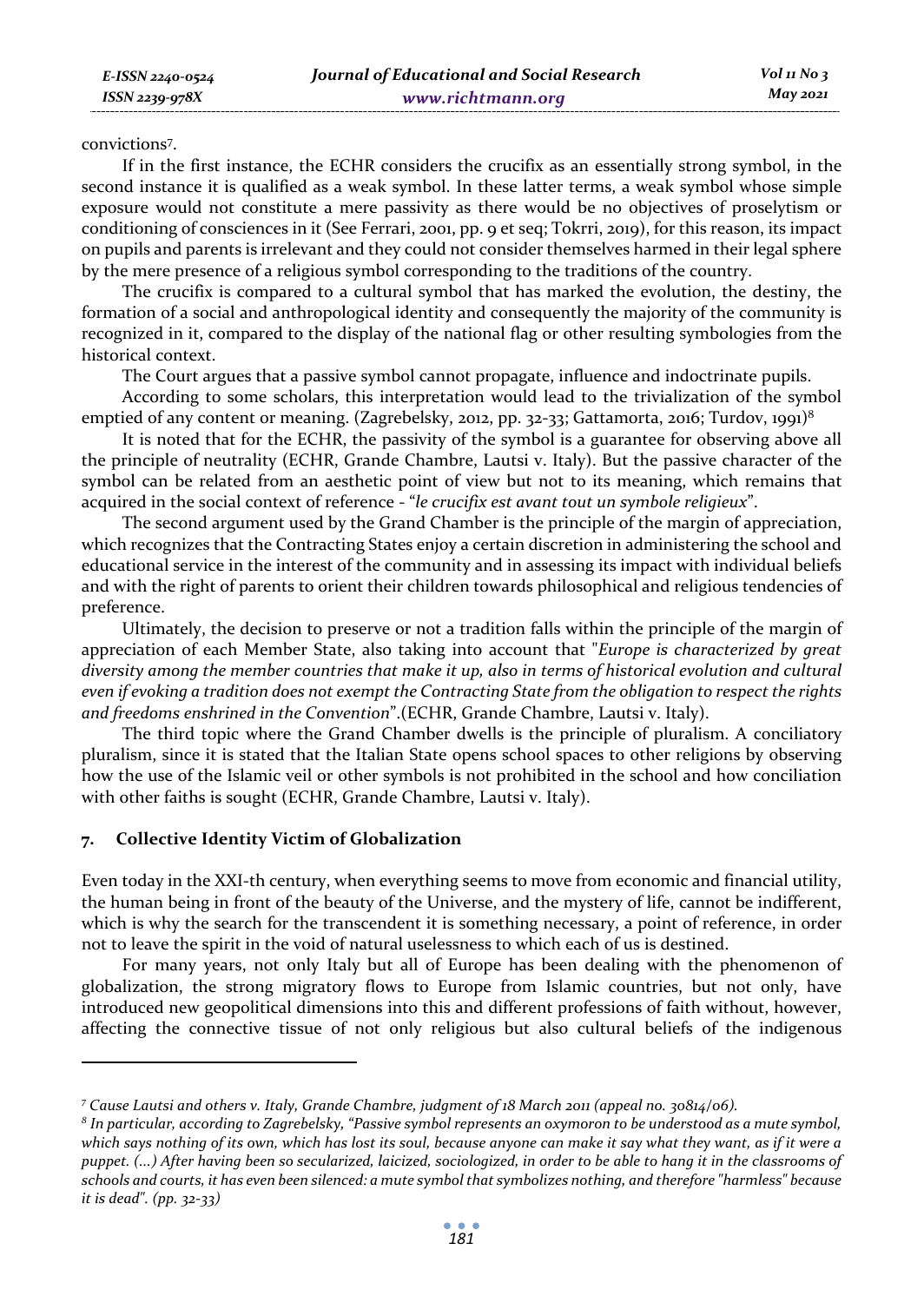population.

All this has forced individual nation states to face the problem of coexistence between different religions and effective freedom in the exercise of their confession on the ground.

Often religion and culture are the same thing, this means that the integration process does not lead to social conflicts, a need for acceptance, acceptance but also for adaptation. That is, it needs both stakeholders of the interests at stake. Consequently, globalization also implies welcoming and reshaping one's cultural identity. That is, it needs both stakeholders of the interests at stake. Consequently, globalization also implies welcoming and reshaping one's cultural identity. Hence the reason why in recent years there is a sort of identity claim. (So Settis, 2004, p. 5; Cf. Martelli, 2011; Gattamorta, 2017; Abrosini, 2011; Cortesta, 2005; Benhabib, 2005)

Religion is not only a spiritual value, but also a historical, cultural and belonging. It is true that identity must not be threatened by globalization, but must be valued in it.

But when it comes to religious identity, the situation changes as the individual can recognize himself in it and not the state, since the recognition of the state in a religion means that no one else except the indigenous population can recognize themselves in the state. Having said that, we can believe that collective religious identity is the true victim of globalization and not individual religious identity.

Collective identity is "suppressed" in the name of the principle of religious pluralism and the secular state. On the basis of its own Constitutional and cultural experience, each State identifies itself with a particular form of secularism. It is noted that secularism is presented as an "elastic" principle, as it is influenced not only by the constitutional structure, but also by the culture and history of a country.

## **8. Final Considerations**

As regards Italy and even a little of all of Europe, the Catholic religion has had and continues to have an important role in the evolution of national identity, for this region it does not seem possible to ignore that the crucifix today has a multi-semantic value , but this does not exclude that its original message is the religious one, its religious value is undisputed and in eliminable. For this reason, the assumption of him by a secular state appears unjustifiable.

The case examined, that of Mrs. Lautsi, highlights how delicate it is to interpret and implement the principle of the secular nature of the State, since every interpretation is against or for the crucified when it is exposed it seems to contain a part of the truth. The incompetence declared by the Constitutional Court, invested in the question incidentally, has faded the hope of finally resolving the issue.

Even the contradictory pronouncements of the ECHR do not optimize the situation. The Grand Chamber made the cross - representative a man who gave an objective meaning to his death, his sacrifice inspired all of humanity - a symbol unable to transmit and express.

Each symbol carries with it the propaganda or conditioning content, however subliminal, of the consciences. Each symbol has an intrinsic suggestion and influences an emotional value of a negative or positive pole. Otherwise, the behaviour of those who set the flag of an enemy country on fire could not be explained.

It seems relevant for the purposes of guarantees of freedom and state neutrality not to attribute a propaganda or conditioning content to the symbol, even if surreptitiously.

The Grand Chamber, supporting the peculiarity of a passive symbol, seems to want to guide national judges and legislators to put aside any ideological attitude towards the problem of the display of religious symbols in public places.

The intent of the ECHR is to stimulate the contracting states for a more realistic, friendly and non-hostile vision towards religious symbolism.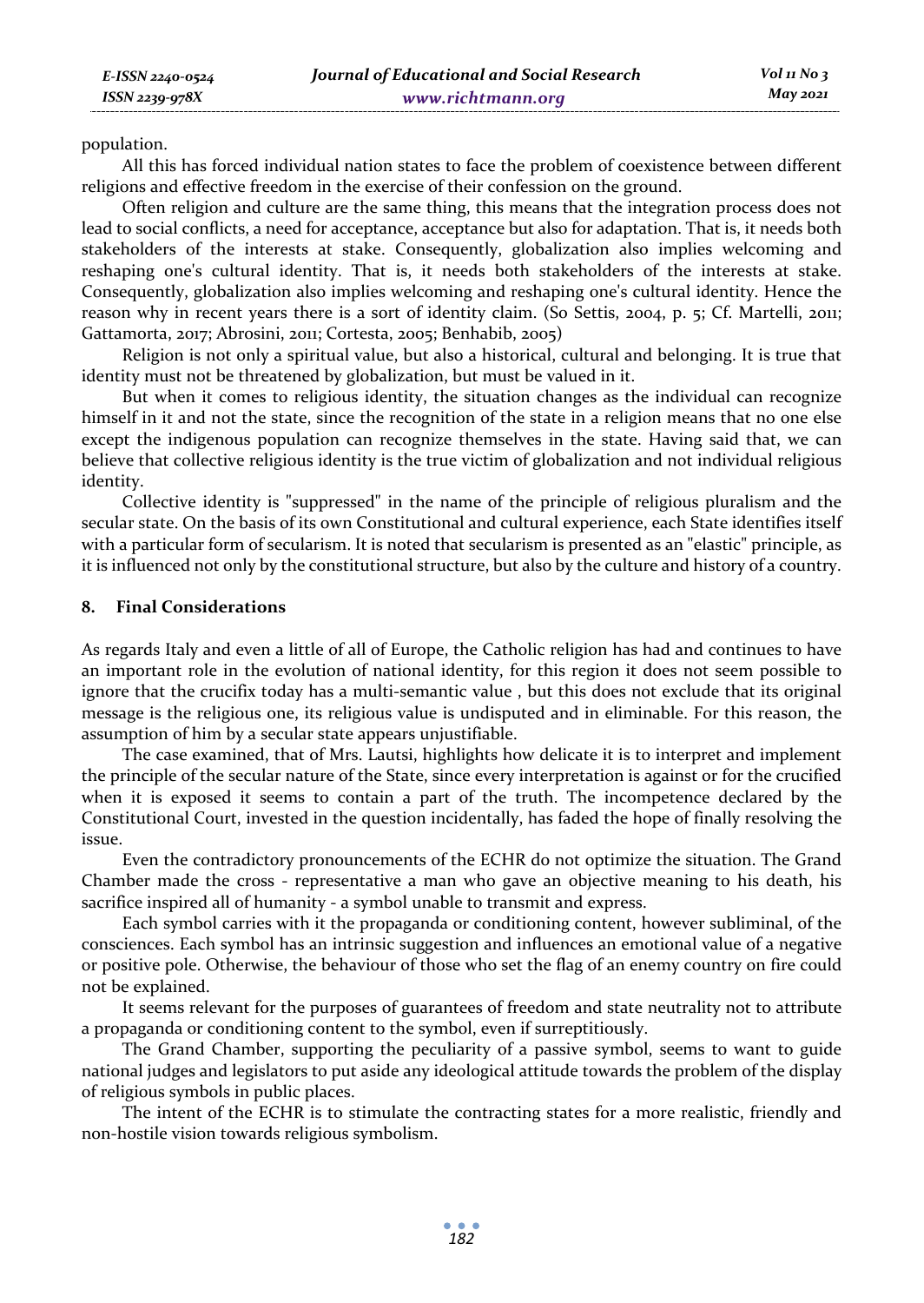| E-ISSN 2240-0524 | Journal of Educational and Social Research | Vol 11 No $\frac{1}{3}$ |
|------------------|--------------------------------------------|-------------------------|
| ISSN 2239-978X   | www.richtmann.org                          | May 2021                |

Also, deregulation9 cannot be a solution from a strictly juridical point of view, a rather nihilistic solution, as it would blur the principles guaranteed in the Constitution. (Ceccanti, 2003)

The State is the guarantor of these principles and must monitor and guarantee in a neutral, secular and non-discriminatory way, so that all citizens can have equal dignity even in the face of the religious phenomenon. This is because freedom of religion, whether positive or negative, together with freedom of conscience must exist in compliance with the principle of equality.

In conclusion, we can believe that there is a lack of Italian jurisprudence in the application of the constitutional principle of the secular state (Cf. Fiorita, 2009).

In light of the principle of secularism, the neutrality of public spaces is the only legally admissible solution. The neutrality of the state not only does not reduce religious freedom, but it reinforces it. Because only neutrality can guarantee freedom of religion, even its negative dimension<sup>10</sup>.

## **References**

Abrosini M. (2011). *Sociologia delle migrazioni* (Sociology of migration), il Mulino, Bologna.

- Anrò I. (2009). *Il crocifisso e la libertà di non credere* (The crucifix and the freedom not to believe), in *Forum Quad. Cost*.
- Baldassare P. (2004). *Società multiculturale e laicità*, (Multicultural society and secularism) in AA.VV., *La laicità crocifissa? Il nodo costituzionale dei simboli religiosi nei luoghi pubblici*, (The crucified secularism? The constitutional knot of religious symbols in public places).
- Bauma Z. (1999) *Dentro la globalizzazione. Le conseguenze sulle persone* (Inside globalization. The consequences on people), Laterza, Rome - Bari.
- Bauman Z. (2008). *La solitudine del cittadino globale* (The loneliness of the global citizen), Feltrinelli, Milan.
- Beck U. (1999). *Che cos'è la globalizzazione. Rischi e prospettive della società planetaria* (What is globalization. Risks and prospects of the planetary society), Carocci editore, Rome.
- Belgiorno De Stefano M. G. (2010). *Il crocifisso nelle aule scolastiche in Italia. Una condanna annunciata della Corte Europea dei Diritti Umani* (The crucifix in school classrooms in Italy. A conviction announced by the European Court of Human Rights), in *www.statoechiese.it.*
- Benhabib A. R. (2005). *La rivendicazione dell'identità culturale. Eguaglianza e diversità nell'era globale* (The claim of cultural identity. Equality and diversity in the global era), il Mulino, Bologna.
- Bobbio N. (1990). *Pluralismo*, in *Dizionario della politica* (Pluralism, in Dictionary of politics), Utet, Turin.
- Bourdieu P. (2001). *Contre feux 2. Pour un mouvement social europèen* (Contre feu 2. For a European social movement), Liber, Paris.

Abet G. (2005). *La "laicité à la française" tra passato e futuro* (The "laicité à la française" between past and future), Rome, Carocci.

*<sup>9</sup> This solution was chosen by the Bavarian legislator who in article 7, part 3 of the Law on Education and Public Education of 21 June 1983, held that "In consideration of the historical and cultural connotation of Bavaria, in every classroom a crucifix is posted. This expresses the will to achieve the supreme educational purposes of the constitution on the basis of Christian and Western values in harmony with the protection of religious freedom. If the posting of the crucifix is contested by those who have the right to education for serious and understandable religious or ideological reasons, the didactic director seeks an amicable agreement. If the agreement is not reached, he must adopt, after informing the school supervisor, an ad hoc rule (for the individual case) that respects the freedom of religion of the dissenting and brings about a fair reconciliation of the religious and ideological convictions of all the pupils of the*  class; at the same time, the will of the majority must also be taken into consideration as far as possible. (…)".<br><sup>10</sup> From this point of view, we can recall the decision of the Superior Council of the Judiciary, the latte

*highlighted that, "even to be able to share the thesis of the purely cultural meaning of the crucifix, the problem of protecting freedom of conscience and pluralism would move from the exclusively religious terrain to the cultural one, but it would not be resolved, since from the previously identified constitutional principles it follows that the public administration cannot choose to privilege an aspect of national tradition and culture, albeit a largely majority one, to to the detriment of other minorities". Thus the Disciplinary Section of the Superior Council of the Judiciary, no. 12 of 2006. We can believe that the decision of the Superior Council of the Judiciary is one of the few in conformity with the principle of the secular state.*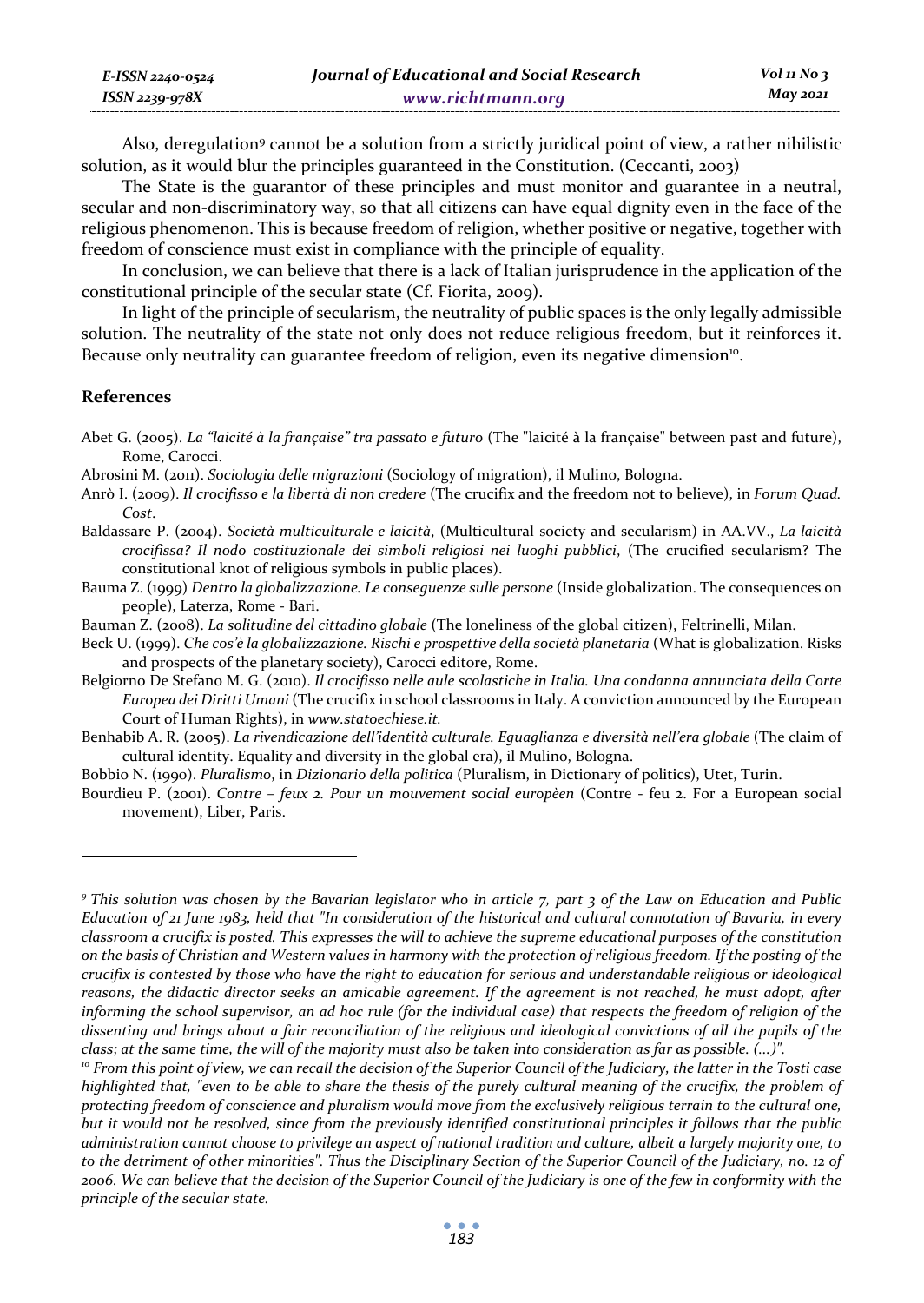- Busnelli F. (2009). *Riflessioni sul problema del crocifisso nelle scuole* (Reflections on the problem of the crucifix in schools), in *La nuova giuris, civ. comm*.
- Cardia C. (2010). *Identità religiosa e culturale europea. La questione del crocifisso* (European religious and cultural identity. The question of the crucifix), Allemandi, Turi.
- Carlassarre L. (2009). *Una prevedibile sentenza nel nome della Laicità* (A predictable sentence in the name of secularism) in *La nuova giuris, civ. comm*.
- Castells M. (2004). *Globalización e Identidad* (Globalization and Identity), Institut Europeu de la Mediterránea, Barcelona, DL.
- Cavana P. (2012). *I simboli religiosi nello spazio pubblico nella recente esperienza europea* (Religious symbols in the public space in the recent European experience), in *Stato, Chiese e pluralismo confessionale*, no. 28, in *www.statoechiese.it*.
- Ceccanti S. (2003). *La legge bavarese sul crocefisso* (The Bavarian law on the crucifix) in *www.forumcostituzionale.it*.
- Celotto A. (2004). *Il simbolo sacro inserito tra gli arredi scolastici può mettere in discussione la laicità dello Stato* (The sacred symbol inserted among the school furnishings can question the secularism of the state), in *Guida al diritto*, 8.
- Chessa O. (2006). *Laicità come uguale rispetto e considerazione*, (Secularism as equal respect and consideration), in *www.associazionedeicostituzionalisti.it.*
- Cimbalo G. (1999). *La scuola tra servizio pubblico e principio di sussidiarietà*, (The school between public service and the principle of subsidiarity), Giappichelli, Turin.
- Clark I. (1997). *Globalization and Fragmentation: International relations in the Twentieth Century* (Globalization and Fragmentation: International relations in the Twentieth Century), Oxford University Press, Oxford.
- Colaianni N. (2004). *Prospettive processuali della "questione del crocifisso"* (Procedural perspectives of the "question of the crucifix"), in *www.associazionedeicostituzionalisti.it*.
- Colaianni N. (2010). *Il crocifisso tra Roma e Strasburgo*, in *Stato, Chiese e pluralismo confessionale* (The crucifix between Rome and Strasbourg, in State, Churches and confessional pluralism), Telematic magazine, in *www.statoechiese.it.*
- Conte R. (2005). *Principio di uguaglianza e tutela delle religioni nella giurisprudenza costituzionale* (Principle of equality and protection of religions in constitutional jurisprudence), in *Questine Giustizia.*
- Cornia G. A. (2012). *Inequality Trend and tjei Determinants in Latin America over 1990-2010*, Working Paper No.9.
- Cortese F., Mirate S. (2010). *La CEDU e il crocifisso: prodromi, motivi e conseguenze di una pronuncia tanto discussa* (The ECHR and the crucifix: prodromes, reasons and consequences of a much discussed pronunciation), in *Forum Quad. cost*.
- Cortesta V. (2005). *Lo straniero, Pluralismo culturale e immagini dell'Altro nella società globale* (The stranger, cultural pluralism and images of the Other in global society), Laterza, Rome-Bari.
- D'Elia G. (2012). *Il Crocifisso nella aule scolastiche: un paradosso che non resiste all'Europa* (The Crucifix in the classroom: a paradox that does not resist Europe) in *www.forumcostituzionale.it*.
- De Oto A. (2000). *Presenza del crocifisso o di altri immagini religiose nei seggi elettorali: la difficile affermazione di una "laicità effettiva"* (Presence of the crucifix or other religious images in the polling stations: the difficult affirmation of an "effective secularism"), in *Quad. dir. pol. eccl*., With the note of the Court of Cassation, Criminal Section IV, sentence no. 439 of 2000, in *Quad. dir. pol. eccl*., 3.
- Denaro M. T. (2009). *La questione del crocifisso arriva a Strasburgo. La Corte, con un'articolata sentenza, ne vieta l'esposizione nelle aule scolastiche*. *Le polemiche però, non si sono sopite* (The question of the crucifix comes to Strasbourg. The Court, with an articulated ruling, prohibits its display in school classrooms. The controversies, however, have not subsided), in *Giust. Amm*.
- Di Genio G. (2009). *Laicità europea e struttura pluralista dell'ordinamento* (European secularism and pluralist structure of the legal order) in *Forum Quad. Cost*.
- Dickman R. (2010). *Il giudice e il crocifisso* (The judge and the crucifix) in *www.federalismi.it*.
- Enciclopedia Britannica, in https://www.britannica.com
- Feng W. (2011). *The end of 'Growth with equity"? Economic Growth and income inequality* in East Asia, Asia pacific Issues.
- Ferrari S. (2001). *La libertà religiosa nell'età della globalizzazione del postmoderno. La questione del proselitismo* (Religious freedom in the age of postmodern globalization. The question of proselytism), in *Coscienza e libertà*, 35.
- Fiorillo V. (2010). *Il crocefisso a Strasburgo: l'Italia non è la Francia* (The crucifix in Strasbourg: Italy is not France), in *Quad. cost*.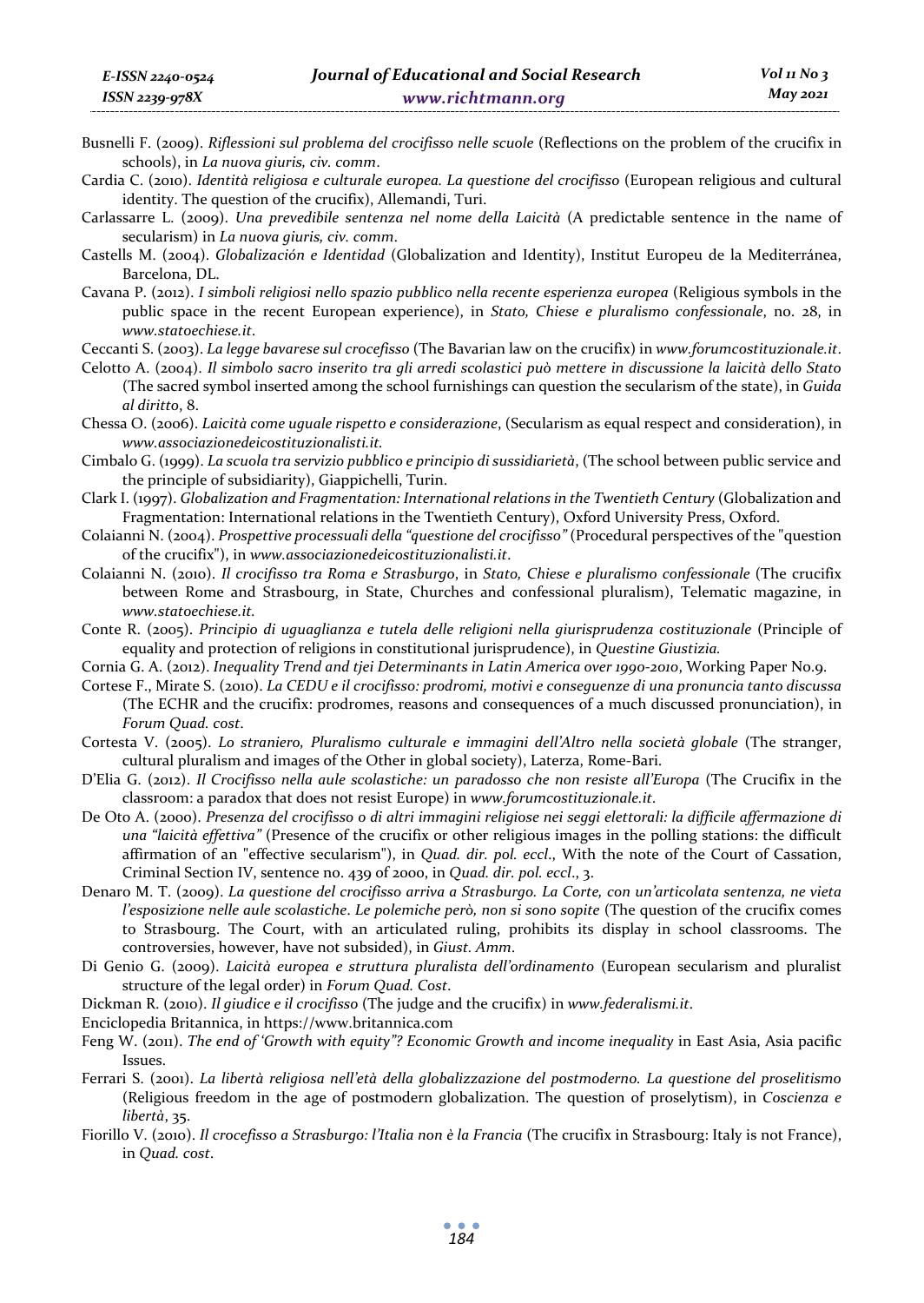Fiorita N. (2005). *Se il crocefisso afferma e conferma la laicità dello Stato: paradossi, incongruenze e sconfinamenti di una sentenza del Tar Veneto* (If the crucifix affirms and confirms the secular nature of the state: paradoxes, inconsistencies and encroachments of a sentence of the Veneto TAR), in *Foro it*., III.

Fiorita N. (2009). *Se Terni non è Valladolid* (If Terni is not Valladolid), in *www.forumcostituzionale.it*.

Fusaro C. (2004). *Pluralismo e laicità. Lo Stato non può ridurre la fede a cultura, né costruire sul fatto religioso identità partigiane* (Pluralism and secularism. The State cannot reduce faith to culture, nor build partisan identities on the religious fact), in AA.VV., *La laicità crocifissa? Il nodo costituzionale dei simboli religiosi nei luoghi pubblici* (The crucified secularism? The constitutional knot of religious symbols in public places), Atti del Seminario, Ferrara 28 may 2004, Giappichelli, Turin.

Gallino L. (2003). *Globalizzazione e disuguaglianze* (Globalization and inequalities), Laterza, Rome-Bari.

- Gattamorta L. (2006). *Teorie del simbolo. Studio sulla sociologia fenomenologica* (Symbol theories. Phenomenological sociology study), Franco Angeli, Milan.
- Gattamorta L. (2017). *La natura plurale e i processi della globalizzazione culturale* (The plural nature and processes of cultural globalization), in S. Belardinelli, P. Terenzi, (editet by), *Le dinamiche culturali della globalizzazione*, Rubbettino, Saveria Mannelli.
- Giddens A. (2000). *Il mondo che cambia*. *Come la globalizzazione ridisegna la nostra vita* (The changing world. How globalization reshapes our life), Il Mulino, Bologna.
- Grossi P. (2008). *Il diritto costituzionale tra principi di libertà e istituzioni* (Constitutional law between principles of freedom and institutions), Cedam, Padova, 2008*.*
- Hirst P., Thompson G. (1999). *Globalizationin question: the international economy and the possibilities of governance*, Polity Press, Maldes, cop.
- Hobbes TH. (2004). *Leviatano o la materia, la forma e il potere di uno Stato ecclesiastico e civile* (Leviathan or the matter, form and power of an ecclesiastical and civil state), (editet by) A. Pecchi, Laterza, Rome- Bari.
- Huntington S. P. (1998). *La terza ondata. I processi di democratizzazione alla fine del XX secolo* (The third wave. The democratization processes at the end of the twentieth century), Il Mulino, Bologna.
- Huntington S. P. (2000). *Lo scontro delle civiltà e il nuovo ordine globale*, Garzanti, Milano. Original title, *The Clash of Civilizations and the Remaking of World Order*, Simon & Schuster, New York, 1996.
- Huntington S. P., Berger P., Peter L. (2002). *Many Globalizations: cultural diversity in the contemporary world*, Oxford University Press, Oxford.
- Jemolo C. (1961). *I problemi pratici della libertà* (The practical problems of freedom), Giuffre, Milan.
- Kermiche S. (2009). *L'interdiction de crucifix dans les écoles publiques: une décision contraire au principe de laïcité italien?* (The ban on crucifixes in public schools: a decision contrary to the principle of Italian secularism?) in *www.federalismi.it*, no. 22.
- Laudani F. (2010). *La questione del crocifisso all'indomani della sentenza della Corte EDU e del Trattato di Lisbona* (The question of the crucifix following the ruling of the ECHR and the Lisbon Treaty), in *www.forumcostituzionale.it*.
- Luciani M. (2008). *La problematica laicità italiana* (The problematic Italian secularism), in *Dem. Dir.,* no. 2.
- Majorana G. (2004). *La questione del crocifisso alla luce della dimensione promozionale della libertà religiosa* (The question of the crucifix in the light of the promotional dimension of religious freedom) in AA.VV., *La laicità crocifissa? Il nodo costituzionale dei simboli religiosi nei luoghi pubblici*, (The crucified secularism? The constitutional knot of religious symbols in public places), Atti del Seminario, Ferrara 28 may 2004, Giappichelli, Turin.
- Majorana G. (2004). *La questione del crocifisso alla luce della dimensione promozionale della libertà religiosa* (The question of the crucifix in the light of the promotional dimension of religious freedom), in AA.VV., *La laicità crocifissa? Il nodo costituzionale dei simboli religiosi nei luoghi pubblici*, (The crucified secularism? The constitutional knot of religious symbols in public places), Atti del Seminario, Ferrara 28 may 2004, Giappichelli, Turin.
- Martelli L. (2011). *Sociologia della globalizzazione* (Sociology of globalization), Einaudi, Turin.
- Martinelli C. (2007). *Laicità come neutralità*, in Stato, *Chiese e pluralismo confessionale* (Secularism as neutrality, in the State, Churches and confessional pluralism), Rivista telematica, in *www.statoechiese.it .*
- Matteucci N. (1996). *Pluralismo* (Pluralism), in *Enciclopedia delle scienze sociali*, VI, Enc. Giur. Trecc., Rome.

Olinto P., Saavedra J. (2012). *An overview of global inequality trends*, World Bank, Inequality in focus.

Olivetti M. (2001). *Crocifisso nelle scuole pubbliche: considerazioni non politicallycorrect* (Crucifix in public schools: non-politically correct considerations), in *Forum di Quaderni Costituzionali*, 4.

Ricciradi M. (2020). *Liberali egualitari, L'utopia ragioneveole di una golbalizzazione giusta* (Egalitarian Liberals, The Reasonable Utopia of a Just Golbalization), Linkiesta, 2 June.

Rimoli F. (1995). voice *Laicità* (voice Secularism), in *Enc. Giur.,* XVIII, Treccani, Rome.